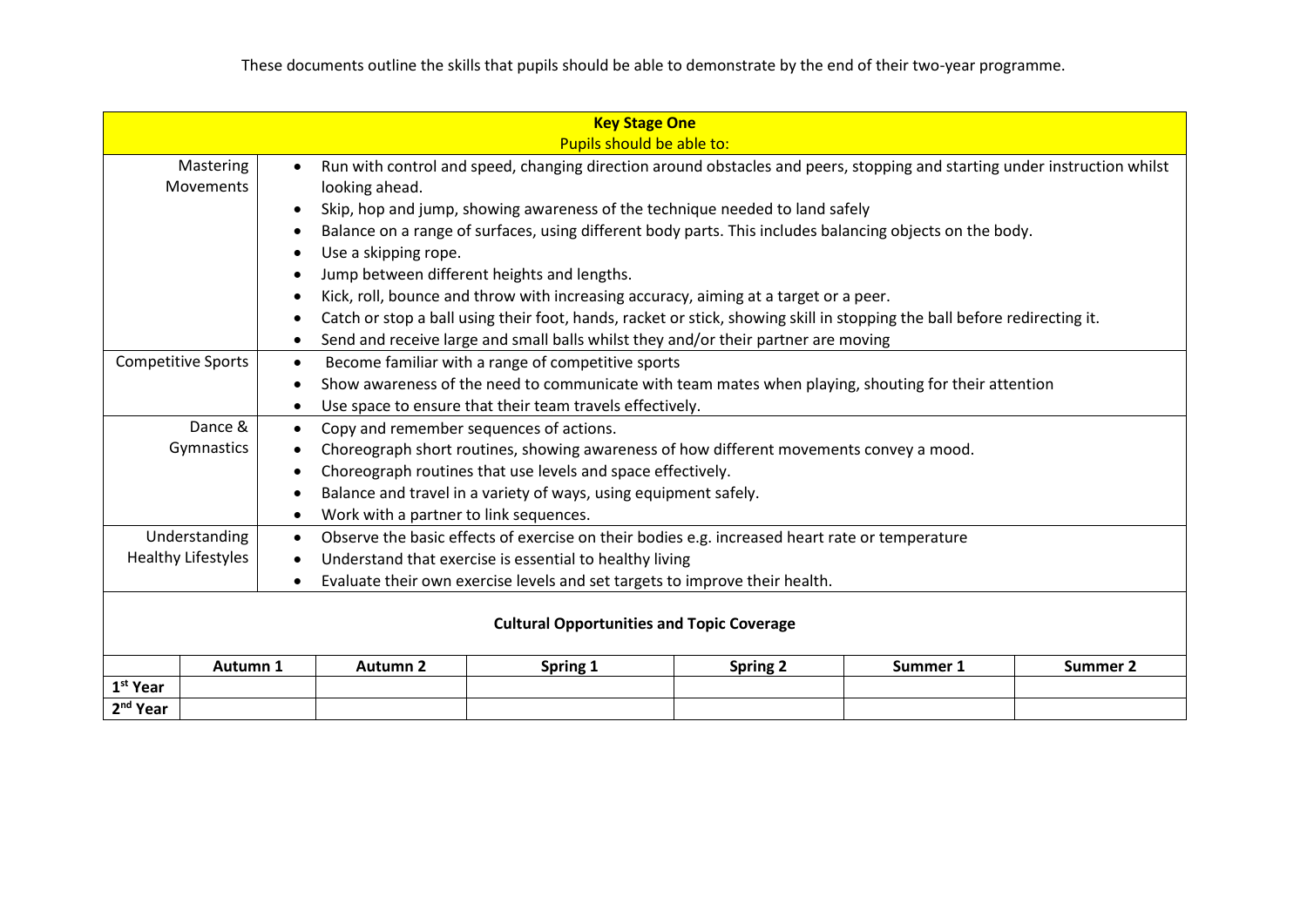|                           | <b>Lower Key Stage Two</b>                                                                                                          |  |  |  |  |  |
|---------------------------|-------------------------------------------------------------------------------------------------------------------------------------|--|--|--|--|--|
|                           | Pupils should be able to:                                                                                                           |  |  |  |  |  |
|                           | Mastering<br>Run with increasing control and speed, showing skill in managing space and changing direction at speed.<br>$\bullet$   |  |  |  |  |  |
| Movements                 | Demonstrate a range of ways to travel and identify situations in which each technique is useful.                                    |  |  |  |  |  |
|                           | Begin to develop strength, lifting objects and using their body weight as resistance e.g. using the monkey bars or gym              |  |  |  |  |  |
|                           | apparatus.                                                                                                                          |  |  |  |  |  |
|                           | Manage more complex uses of a skipping rope, including skipping backwards or with a crossed rope.                                   |  |  |  |  |  |
|                           | Continue to jump between different heights and lengths.                                                                             |  |  |  |  |  |
|                           | Kick, roll, bounce and throw with increasing accuracy, showing good awareness of technique and altering their approach<br>$\bullet$ |  |  |  |  |  |
|                           | when they do not reach their target.                                                                                                |  |  |  |  |  |
|                           | Catch or stop a ball using their foot, hands, racket or stick, whilst walking or running.<br>$\bullet$                              |  |  |  |  |  |
|                           | Show awareness of a range of techniques within a sport, such as using a back-hand in tennis.<br>$\bullet$                           |  |  |  |  |  |
| <b>Competitive Sports</b> | Explain the basic rules of a range of competitive sports<br>$\bullet$                                                               |  |  |  |  |  |
|                           | Show awareness of tactics when participating in team games, communicating with teammates to coordinate effective                    |  |  |  |  |  |
|                           | attacks and defences.                                                                                                               |  |  |  |  |  |
|                           | Apply taught skills in order to keep possession of a ball.<br>$\bullet$                                                             |  |  |  |  |  |
|                           | Explain the principles of sportsmanship and demonstrate them when playing in competitive sports.                                    |  |  |  |  |  |
|                           | Evaluate their own performance against a measure of personal best.<br>$\bullet$                                                     |  |  |  |  |  |
| Dance &                   | Copy and remember extended routines, moving with fluency and control.<br>$\bullet$                                                  |  |  |  |  |  |
| Gymnastics                | Choreograph extended routines, showing awareness of purpose and using space and levels effectively.                                 |  |  |  |  |  |
|                           | Change shape whilst traveling in the air.                                                                                           |  |  |  |  |  |
|                           | Incorporate the use of equipment into their routines, showing skill in safely traveling around it.                                  |  |  |  |  |  |
|                           | Work with a partner to create well-coordinated routines.<br>$\bullet$                                                               |  |  |  |  |  |
| Understanding             | Explain the basic effects of exercise on their bodies<br>$\bullet$                                                                  |  |  |  |  |  |
| <b>Healthy Lifestyles</b> | Explain why exercise is essential to healthy living                                                                                 |  |  |  |  |  |
|                           | Identify the benefits of conducting a specific exercise for their bodies.<br>$\bullet$                                              |  |  |  |  |  |
| Outdoor Adventure         | Use maps and a compass to complete an orienteering course.<br>$\bullet$                                                             |  |  |  |  |  |
| Activities                | Identify potential dangers in outdoor environments and show control in managing risk.                                               |  |  |  |  |  |
|                           | Work as part of a team to travel over extended, uneven distances, supporting peers over difficult surfaces.<br>$\bullet$            |  |  |  |  |  |
| Swimming & Water          | Swim for at least 25 metres, showing competence in at least one stroke.                                                             |  |  |  |  |  |
| Safety                    | Coordinate leg and arm movements with breathing.                                                                                    |  |  |  |  |  |
|                           | Explain the principles of water safety.                                                                                             |  |  |  |  |  |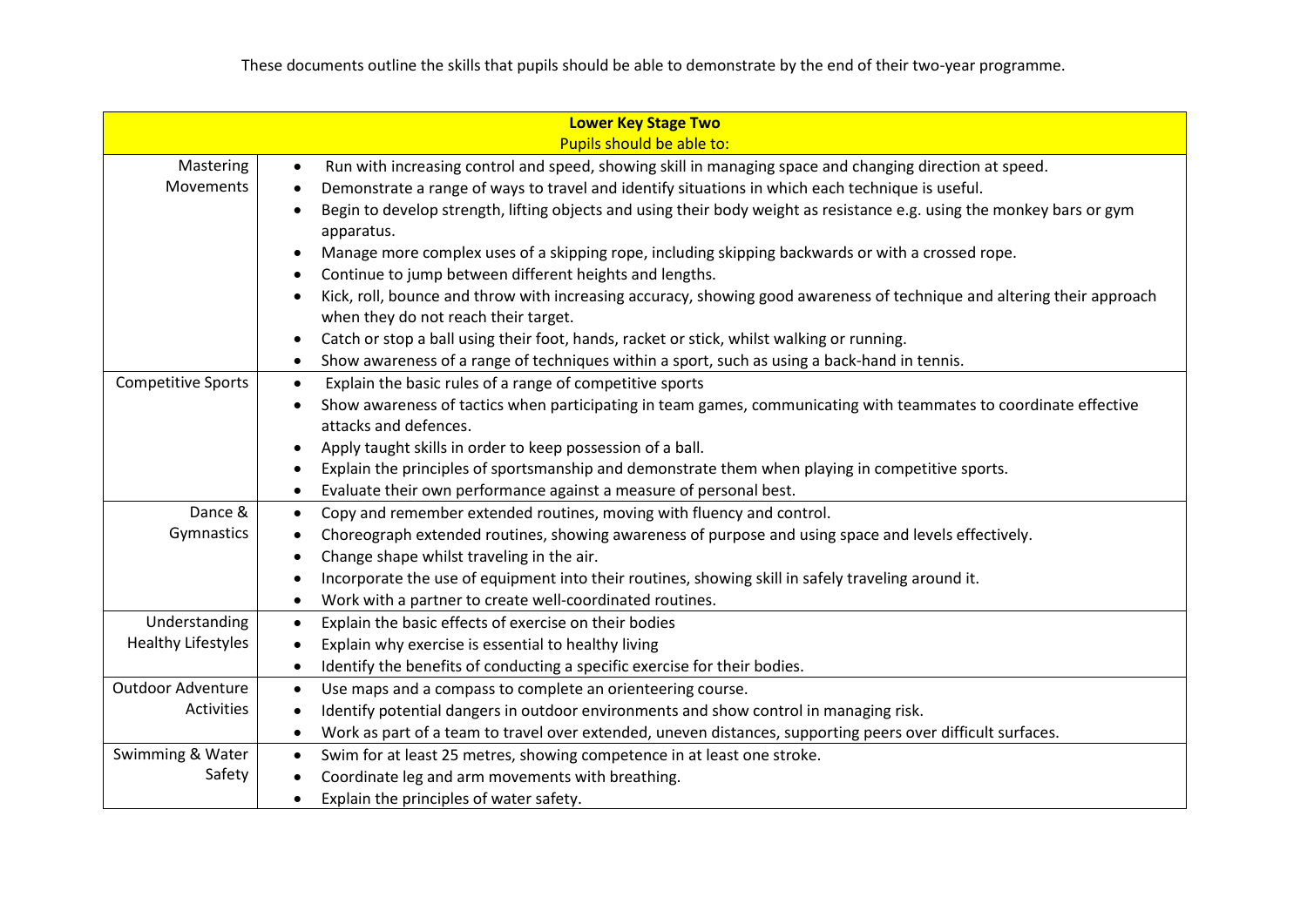These documents outline the skills that pupils should be able to demonstrate by the end of their two-year programme.

|                      | <b>Cultural Opportunities and Topic Coverage</b> |                 |          |          |          |          |  |  |
|----------------------|--------------------------------------------------|-----------------|----------|----------|----------|----------|--|--|
|                      | Autumn 1                                         | <b>Autumn 2</b> | Spring 1 | Spring 2 | Summer 1 | Summer 2 |  |  |
| 1 <sup>st</sup> Year |                                                  |                 |          |          |          |          |  |  |
| 2 <sup>nd</sup> Year |                                                  |                 |          |          |          |          |  |  |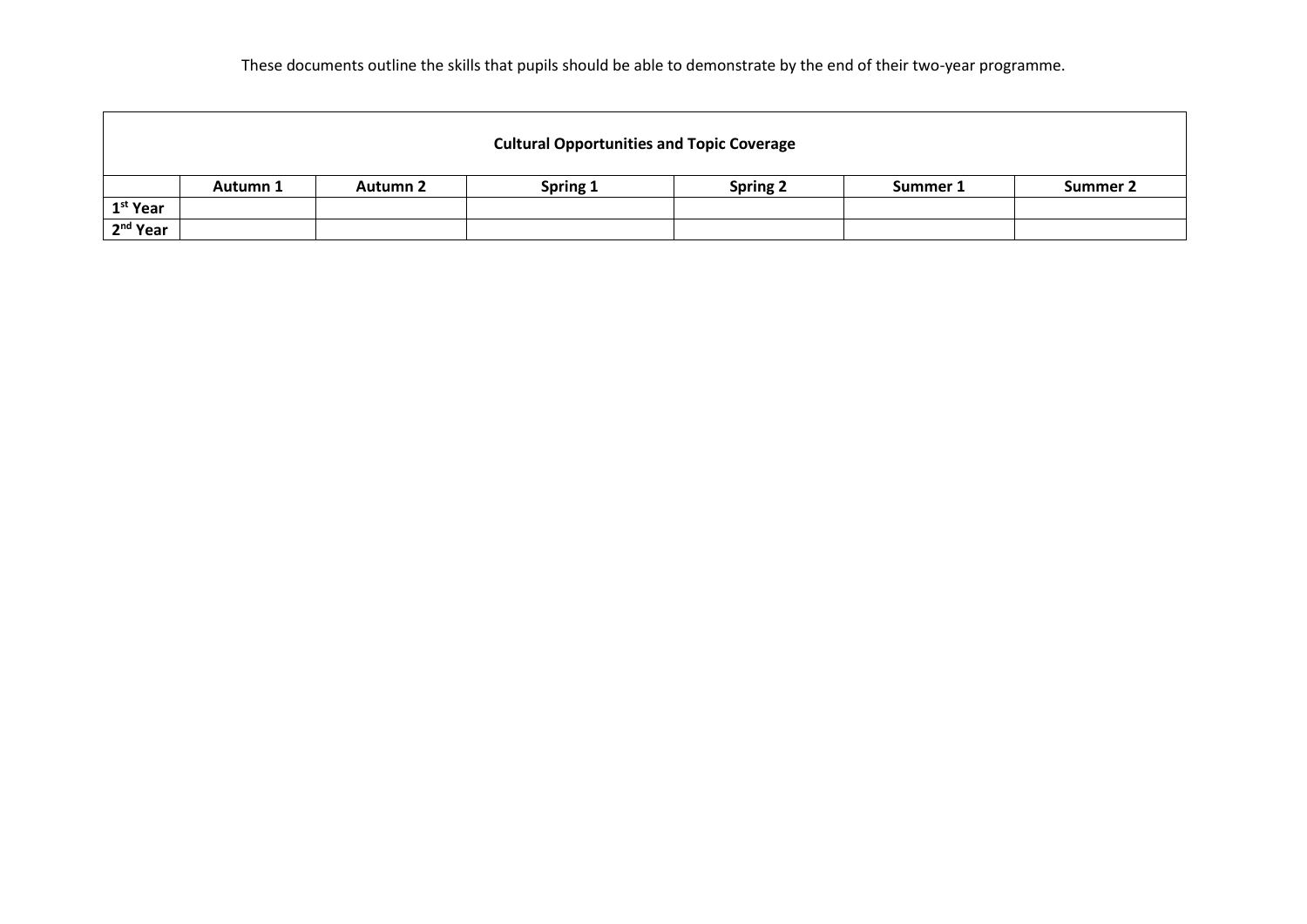|                                                                                                                                     | <b>Upper Key Stage Two</b>                                                                                                                                           |  |  |  |  |  |
|-------------------------------------------------------------------------------------------------------------------------------------|----------------------------------------------------------------------------------------------------------------------------------------------------------------------|--|--|--|--|--|
|                                                                                                                                     | Pupils should be able to:                                                                                                                                            |  |  |  |  |  |
| Mastering                                                                                                                           | Sprint for 100m, showing awareness of good technique<br>$\bullet$                                                                                                    |  |  |  |  |  |
| Movements                                                                                                                           | Run for extended distances, developing stamina by controlling speed and breathing<br>$\bullet$                                                                       |  |  |  |  |  |
|                                                                                                                                     | Demonstrate skill in changing speed and direction whilst managing a ball.<br>$\bullet$                                                                               |  |  |  |  |  |
|                                                                                                                                     | Continue to develop strength, lifting objects and using their body weight as resistance e.g. using the monkey bars or gym                                            |  |  |  |  |  |
|                                                                                                                                     | apparatus.                                                                                                                                                           |  |  |  |  |  |
|                                                                                                                                     | Self-evaluate their own performance, identifying which aspects of their technique need to change in order to increase<br>accuracy or speed and altering accordingly. |  |  |  |  |  |
|                                                                                                                                     | Continue to develop their skills in controlling a ball, or other equipment, learning the specific techniques associated with<br>٠                                    |  |  |  |  |  |
|                                                                                                                                     | individual sports and applying them in games (e.g. serving in Tennis).                                                                                               |  |  |  |  |  |
| <b>Competitive Sports</b><br>Explain the rules of a range of competitive sports and apply them when officiating games.<br>$\bullet$ |                                                                                                                                                                      |  |  |  |  |  |
| Pre-plan tactics to use in competitive contexts and communicate with team-mates throughout the game to adapt tactics                |                                                                                                                                                                      |  |  |  |  |  |
|                                                                                                                                     | accordingly.                                                                                                                                                         |  |  |  |  |  |
|                                                                                                                                     | Coach peers in how to apply skills in order to keep possession of a ball.                                                                                            |  |  |  |  |  |
|                                                                                                                                     | Demonstrate sportsmanship in all playing contexts, supporting team-mates to develop resilience and learn from losses.                                                |  |  |  |  |  |
|                                                                                                                                     | Evaluate their team's performance and develop collective strategies to improve.<br>$\bullet$                                                                         |  |  |  |  |  |
| Dance &                                                                                                                             | Copy and remember extended routines, moving with fluency and control, holding positions with strength and conviction.<br>$\bullet$                                   |  |  |  |  |  |
| Gymnastics                                                                                                                          | Choreograph extended, imaginative routines, showing awareness of purpose and using space and levels effectively.                                                     |  |  |  |  |  |
| Change shape whilst traveling in the air.                                                                                           |                                                                                                                                                                      |  |  |  |  |  |
|                                                                                                                                     | Incorporate traveling, balances, swinging, springing, flight, vaults, inversions, rotations, bending, stretching, twisting and                                       |  |  |  |  |  |
|                                                                                                                                     | the use of equipment into their routines.                                                                                                                            |  |  |  |  |  |
|                                                                                                                                     | Work with a partner to create well-coordinated routines.<br>$\bullet$                                                                                                |  |  |  |  |  |
| Understanding                                                                                                                       | Explain the specific effects of exercise on their bodies<br>$\bullet$                                                                                                |  |  |  |  |  |
| <b>Healthy Lifestyles</b>                                                                                                           | Explain why exercise is essential to healthy living, identifying which exercises are more suitable than others for specific                                          |  |  |  |  |  |
|                                                                                                                                     | purposes or lifestyles                                                                                                                                               |  |  |  |  |  |
|                                                                                                                                     | Plan appropriate exercises into their own lives, founding their decisions in personal areas for development.                                                         |  |  |  |  |  |
| <b>Outdoor Adventure</b>                                                                                                            | Use maps and a compass to complete an orienteering course with skill and speed.<br>٠                                                                                 |  |  |  |  |  |
| Activities                                                                                                                          | Identify potential dangers in outdoor environments and show control in managing risk.<br>$\bullet$                                                                   |  |  |  |  |  |
|                                                                                                                                     | Work as part of a team to travel over extended, uneven distances, supporting peers over difficult surfaces.                                                          |  |  |  |  |  |
|                                                                                                                                     | Embrace a range of outdoor, adventurous activities, demonstrating resilience and self-awareness.                                                                     |  |  |  |  |  |
| Swimming & Water                                                                                                                    | Swim for at least 100 metres, showing competence in front crawl, backstroke and breaststroke<br>$\bullet$                                                            |  |  |  |  |  |